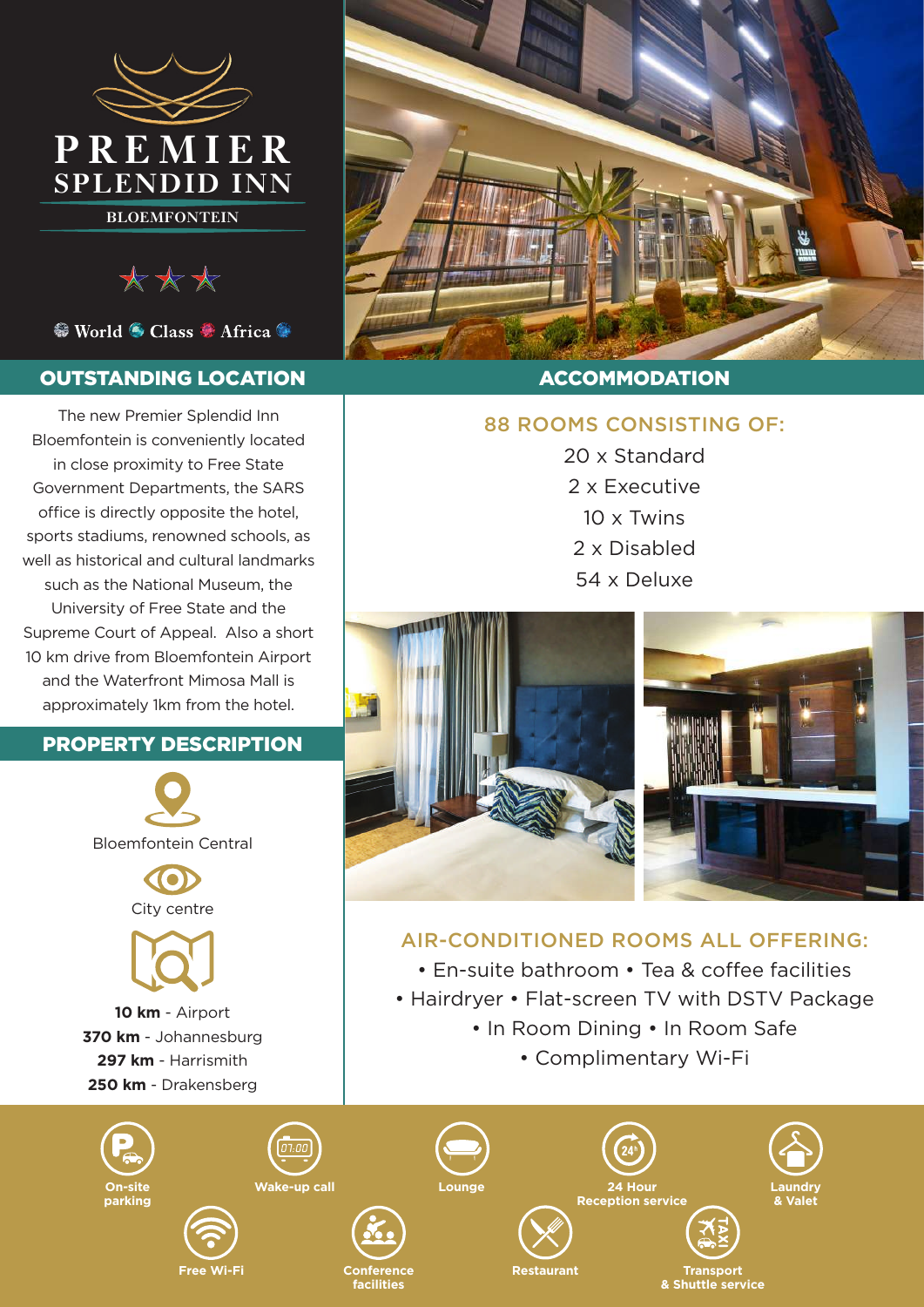

### LEISURE FACILITIES AND ATTRACTIONS

The judicial capital of South Africa and poetically known as The City of Roses, Bloemfontein offers a plethora of activities and attractions, and a short stroll or drive from the hotel. Nearby attractions are the Free State Stadium, National Botanical Gardens, National Museum and the National Afrikaans Literary Museum. The Cheetah Experience is only 5km away where you can get up close and personal with these magnificent cats.

### CONFERENCE AND SPECIAL EVENT EXPERIENCES

Conference organisers can expect excellent service standards, flawless event co-ordination and tailor-made packages to suit every need from this new hotel. The sound proofed conference room is superbly equipped with the latest audio visual equipment incorporating screens, roving and lapel microphones, flexible lighting solutions for any set up and poster holders. Delegates can also enjoy dining in an enclosed rooftop area, whilst there are convenient pause and pre-assembly areas available. With its 88 bedrooms, Premier Splendid Inn Bloemfontein offers a magnificent boutique conference experience for organisers looking for something new.